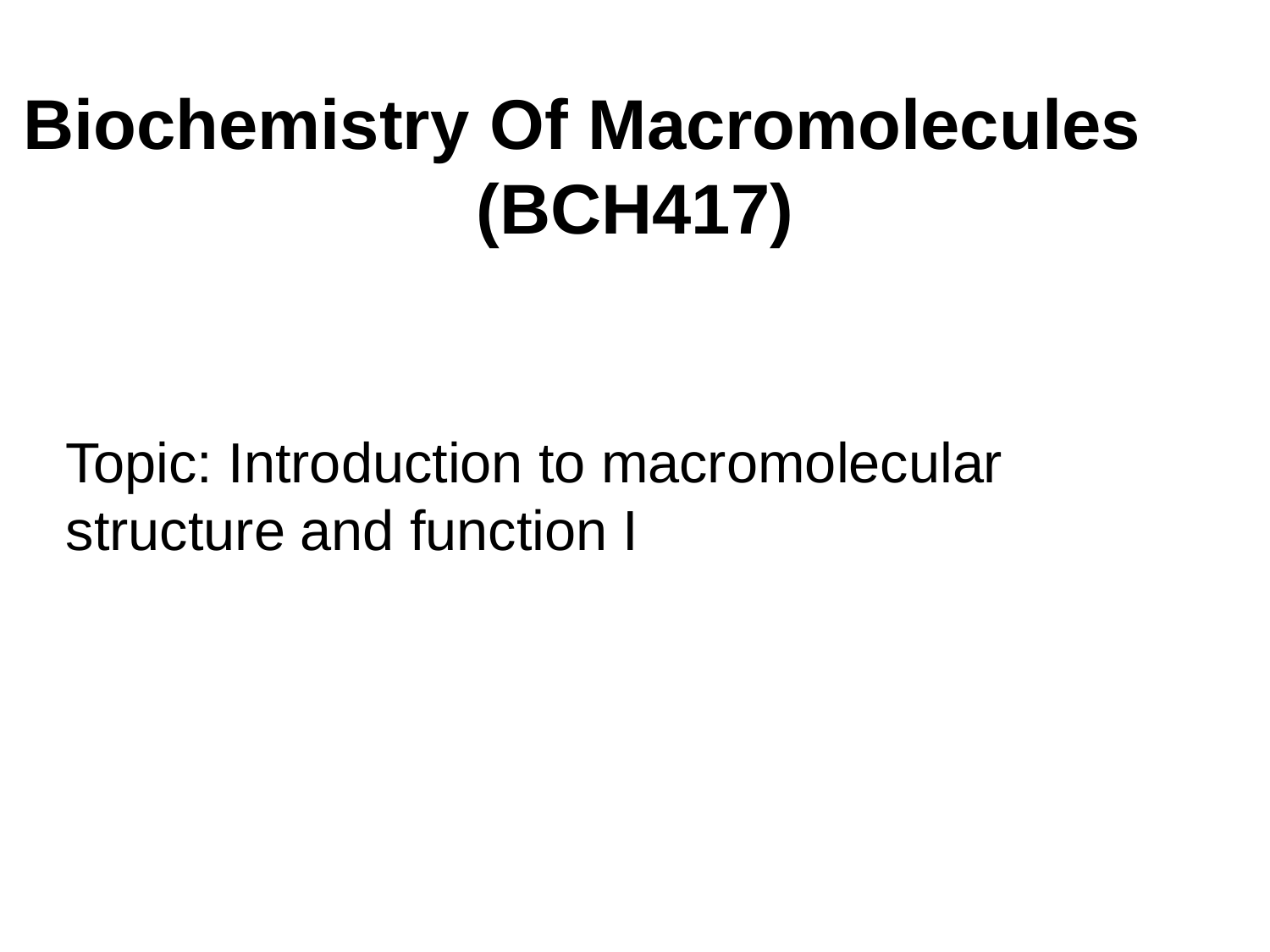#### **Overview from last week**

- $\checkmark$  Within cells, small organic molecules are joined together to form larger molecules
- $\checkmark$  These large macromolecules may consist of thousands of covalently bonded atoms and weigh more than 100,000 daltons
- $\checkmark$  The four major classes of macromolecules are carbohydrates, lipids, proteins, and nucleic acids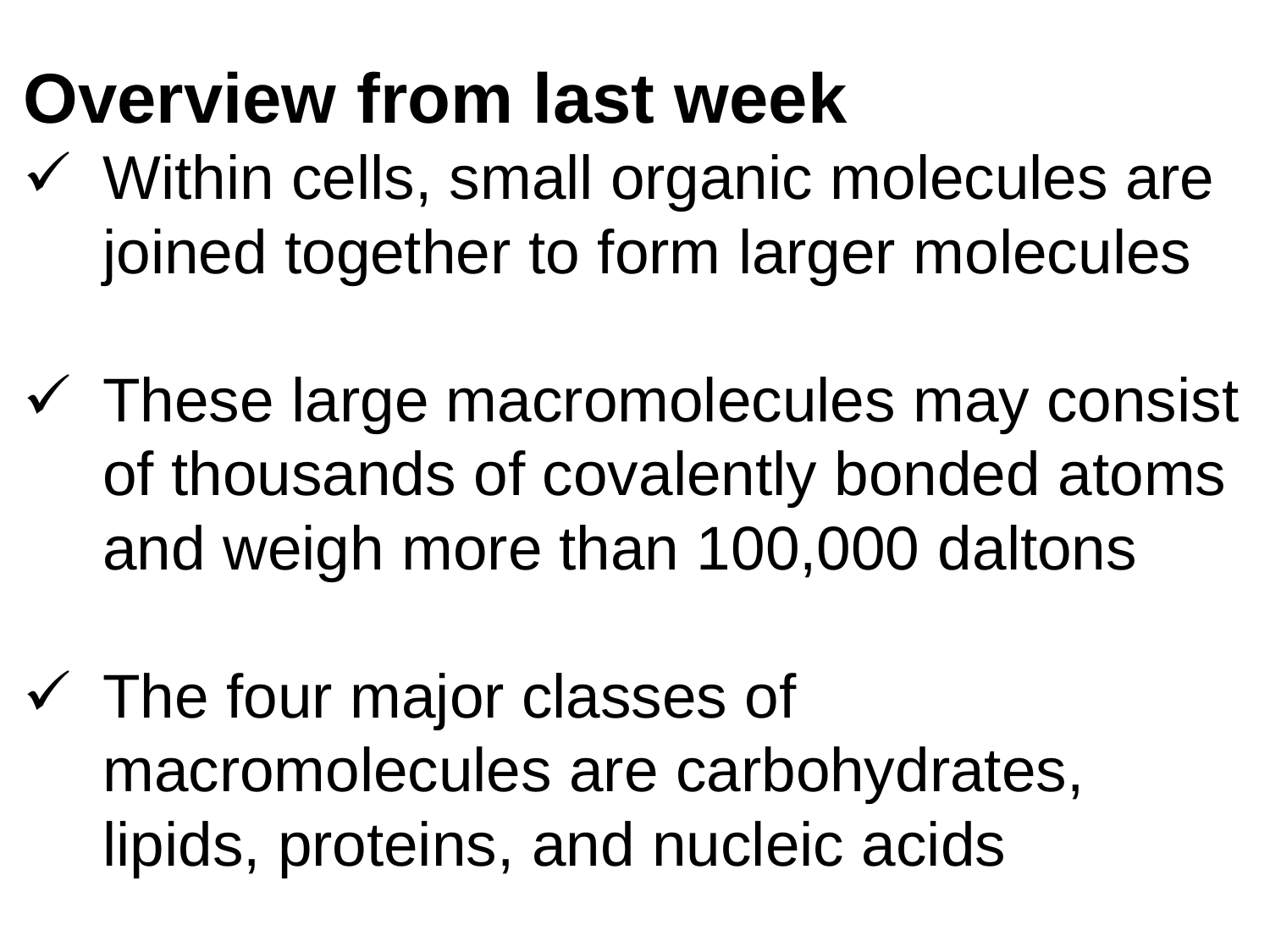#### **Overview from last week**

- $\checkmark$  Three of the four classes of macromolecules—carbohydrates, proteins, and nucleic acids—form chainlike molecules called polymers
- $\checkmark$  A polymer is a long molecule consisting of many similar or identical building blocks linked by covalent bonds: the repeated units are small molecules called monomers
- $\checkmark$  Some of the molecules that serve as monomers have other functions of their own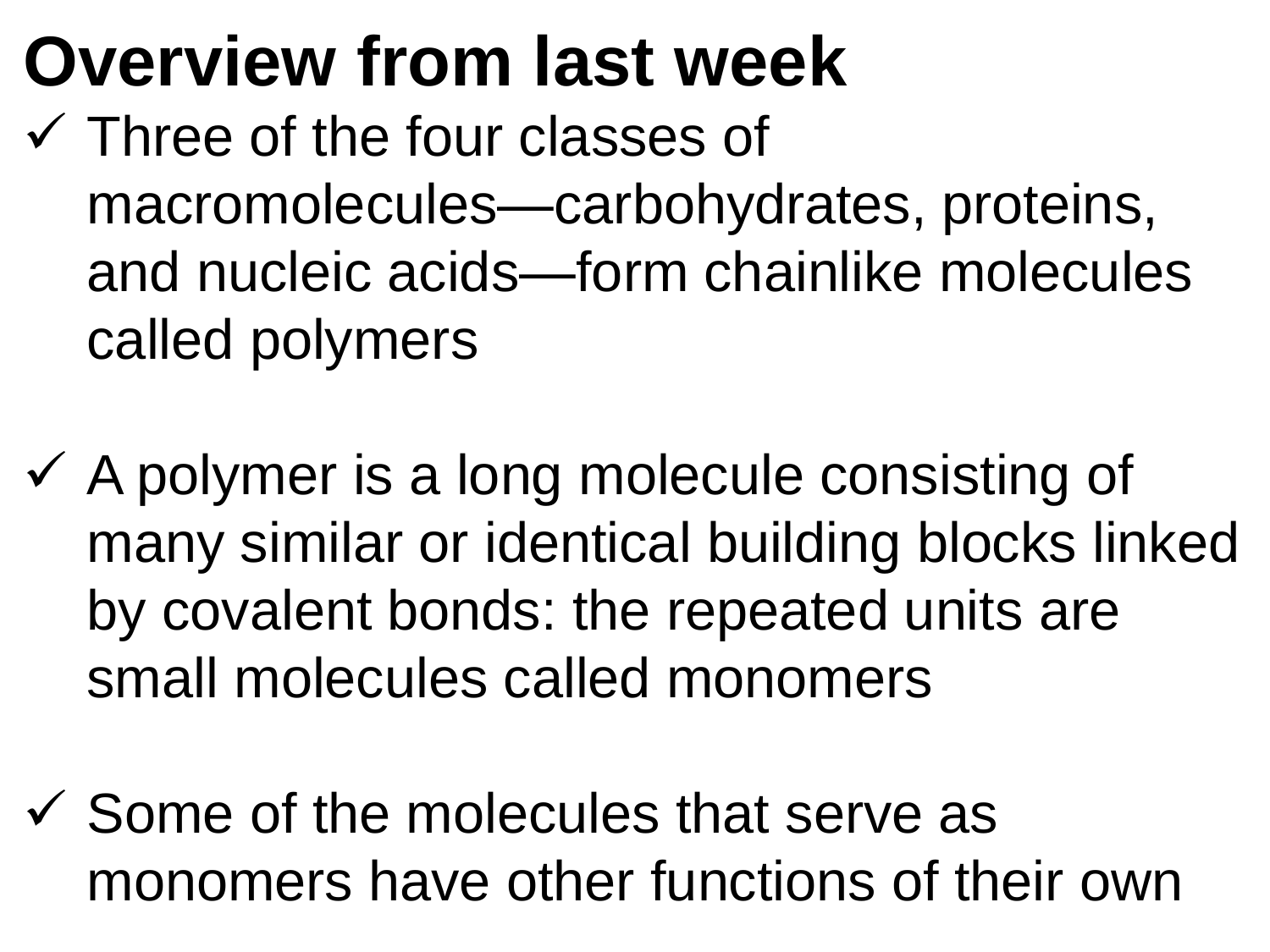# **Learning Objectives for today**

- Remember the structures of macromolecules from our meeting of last week
- Today we shall study the functional roles of those macromolecules whose structures we studied last week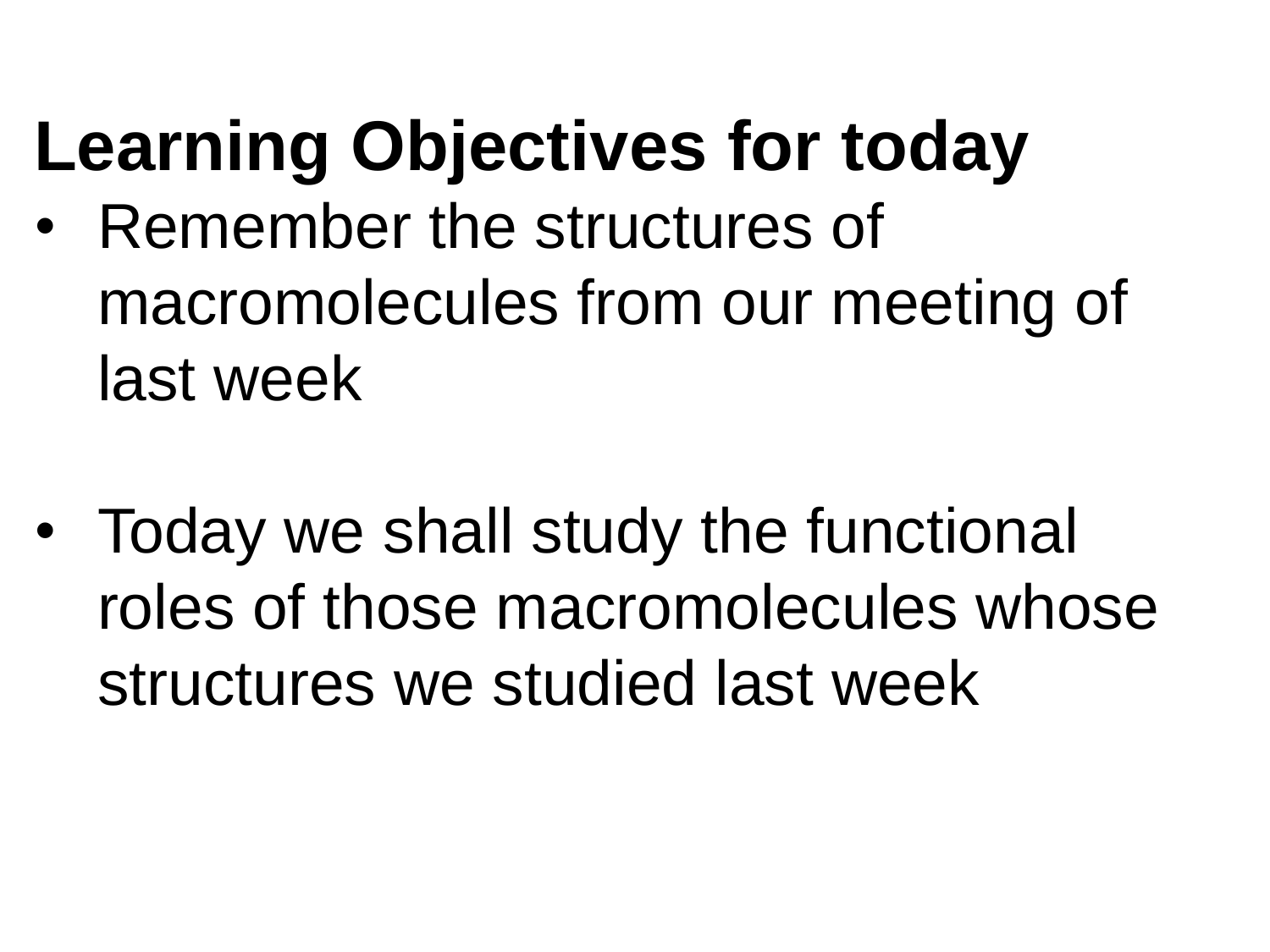# **Carbohydrate structure and function**

- Carbohydrates include sugars and their polymers.
- The simplest carbohydrates are monosaccharides, or simple sugars.
- Disaccharides, or double sugars, consist of two monosaccharides joined by a condensation reaction.
- Polysaccharides are polymers of many monosaccharides.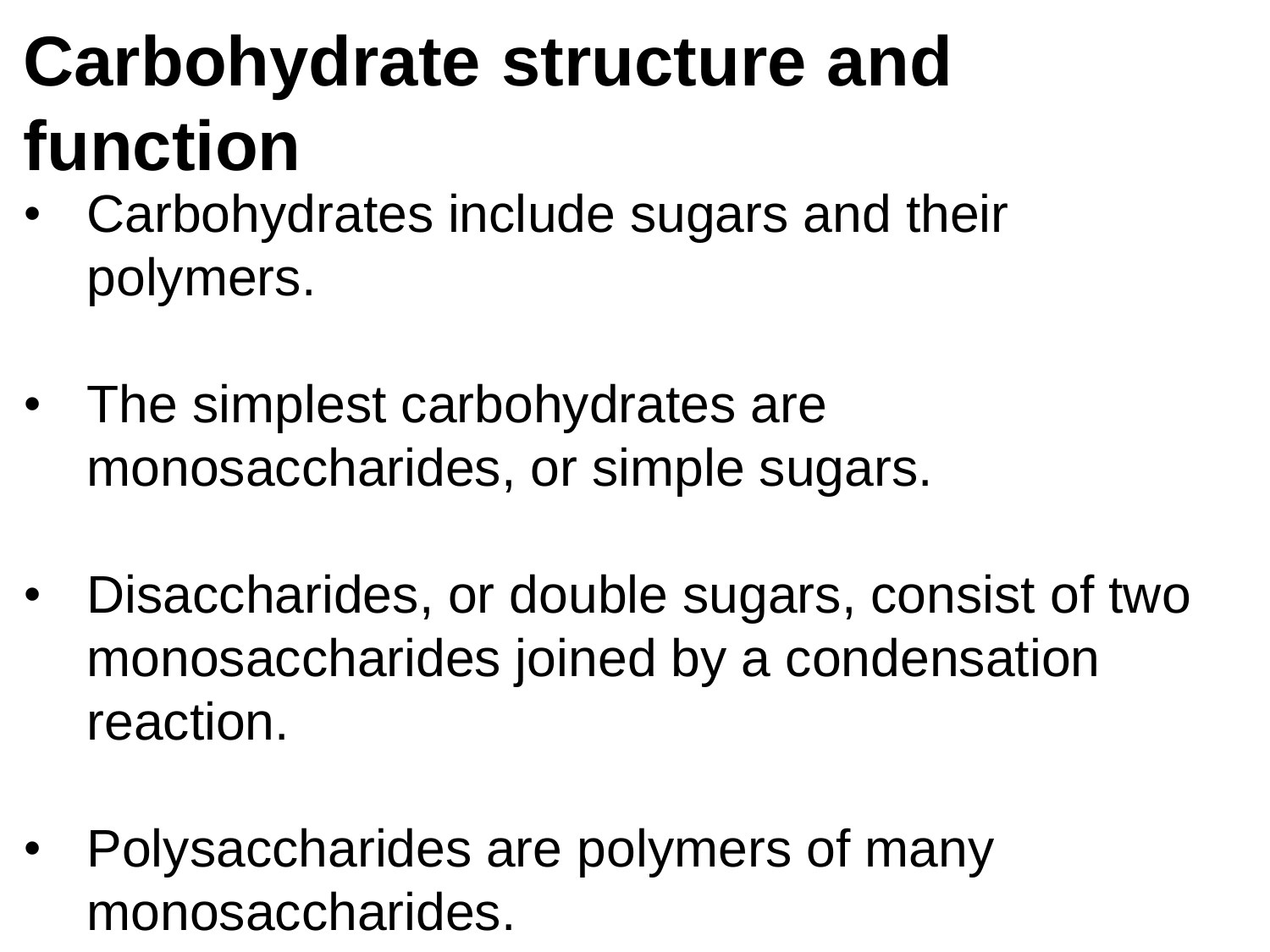## **Carbohydrate structure and function**

- Carbohydrates serve as fuel and building material
- Sugars, the smallest carbohydrates, serve as fuel and a source of carbon
- Polysaccharides, the polymers of sugars, have storage and structural roles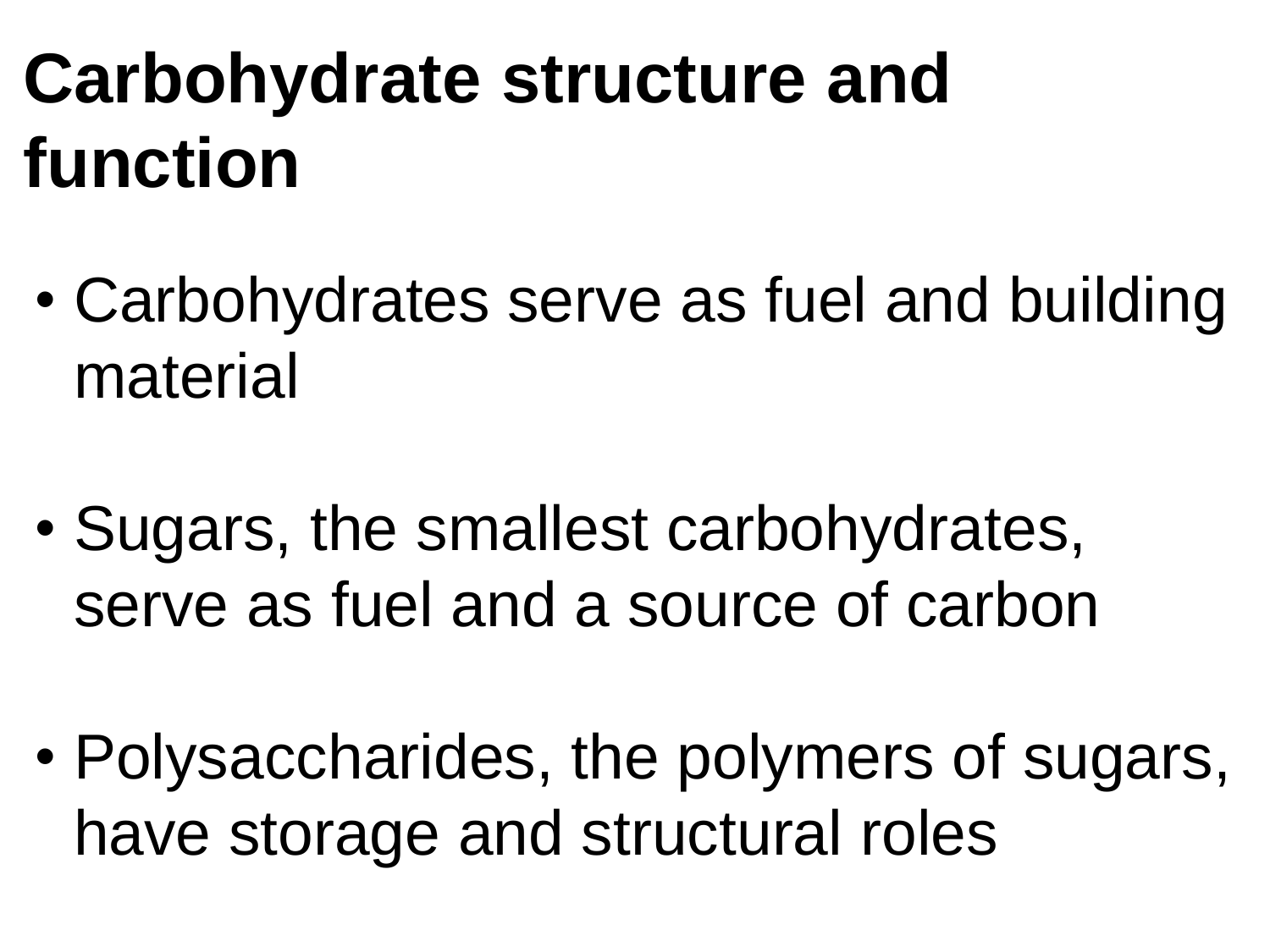# **Lipids are a diverse group of hydrophobic molecules**

- Unlike other macromolecules, lipids do not form polymers
- The unifying feature of lipids is that they all have little or no affinity for water
- This is because they consist mostly of hydrocarbons, which form nonpolar covalent bonds
- Lipids are highly diverse in form and function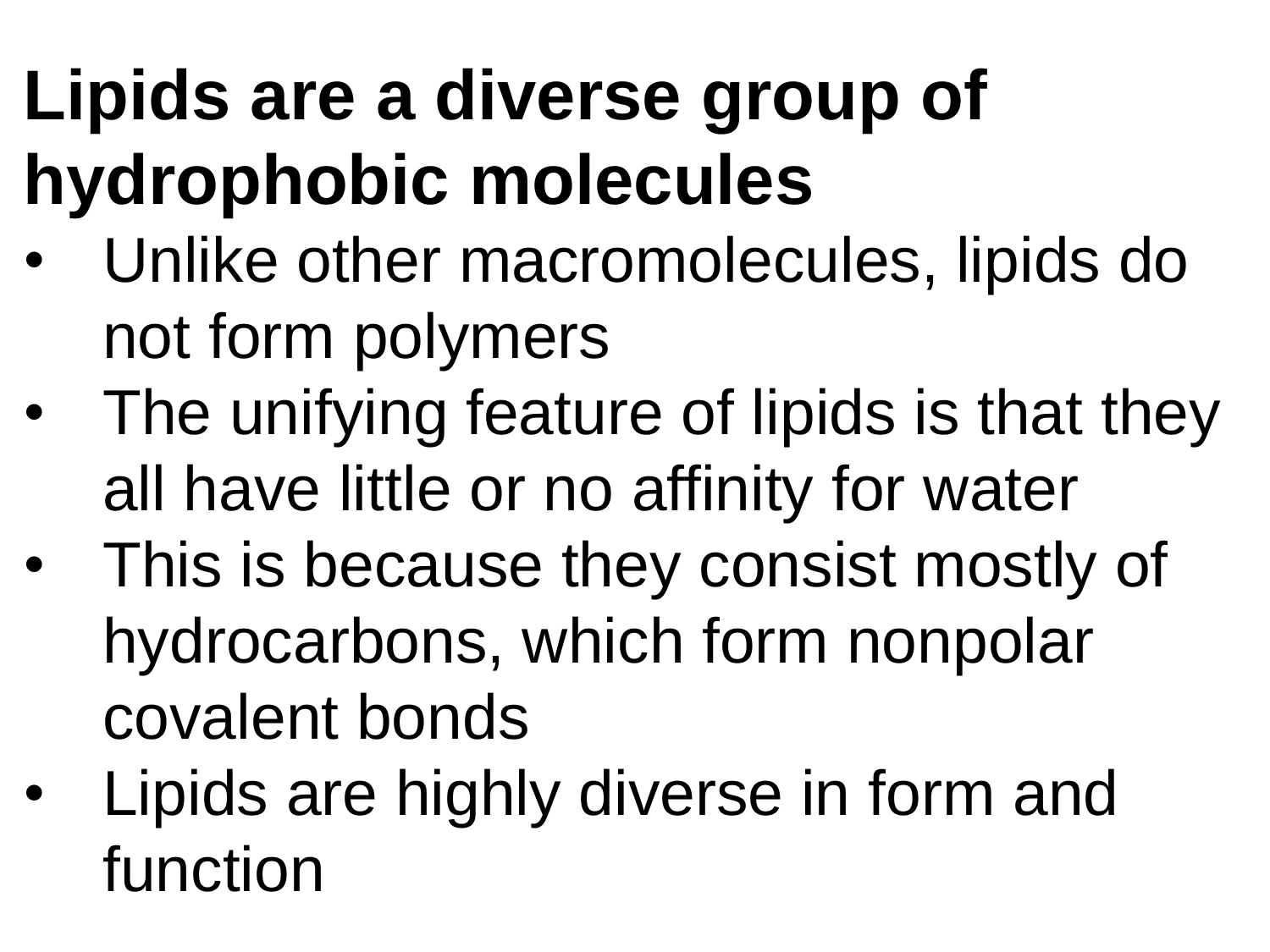#### **Fats store large amounts of energy**

The major function of fats is energy storage

- A gram of fat stores more than twice as much energy as a gram of a polysaccharide such as starch
- Because plants are immobile, they can function with bulky energy storage in the form of starch. Plants use oils when dispersal and compact storage is important, as in seeds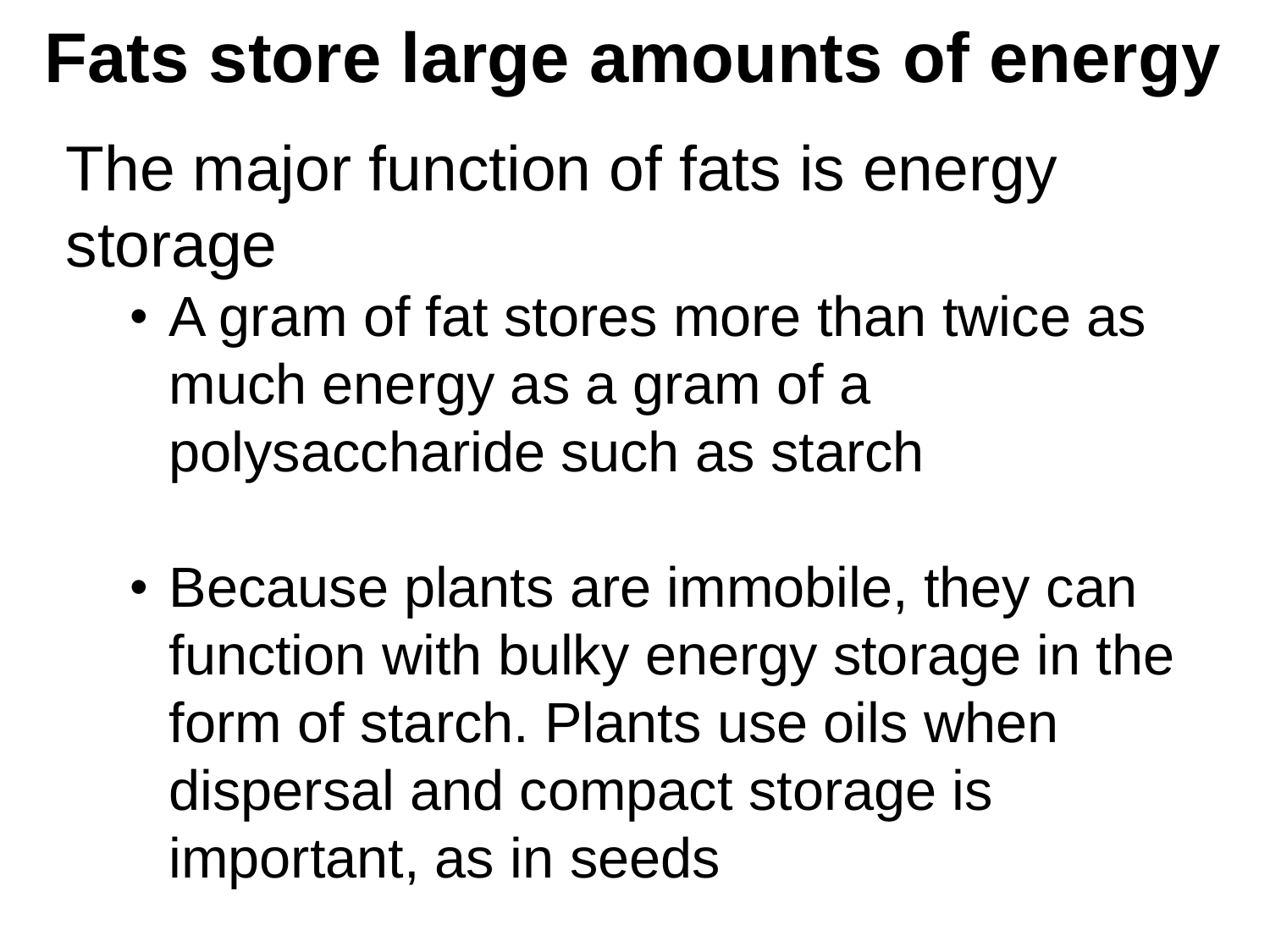#### **Fats store large amounts of energy**

The major function of fats is energy storage

- Animals must carry their energy stores with them and benefit from having a more compact fuel reservoir of fat
- Humans and other mammals store fats as long-term energy reserves in adipose cells that swell and shrink as fat is deposited or withdrawn from storage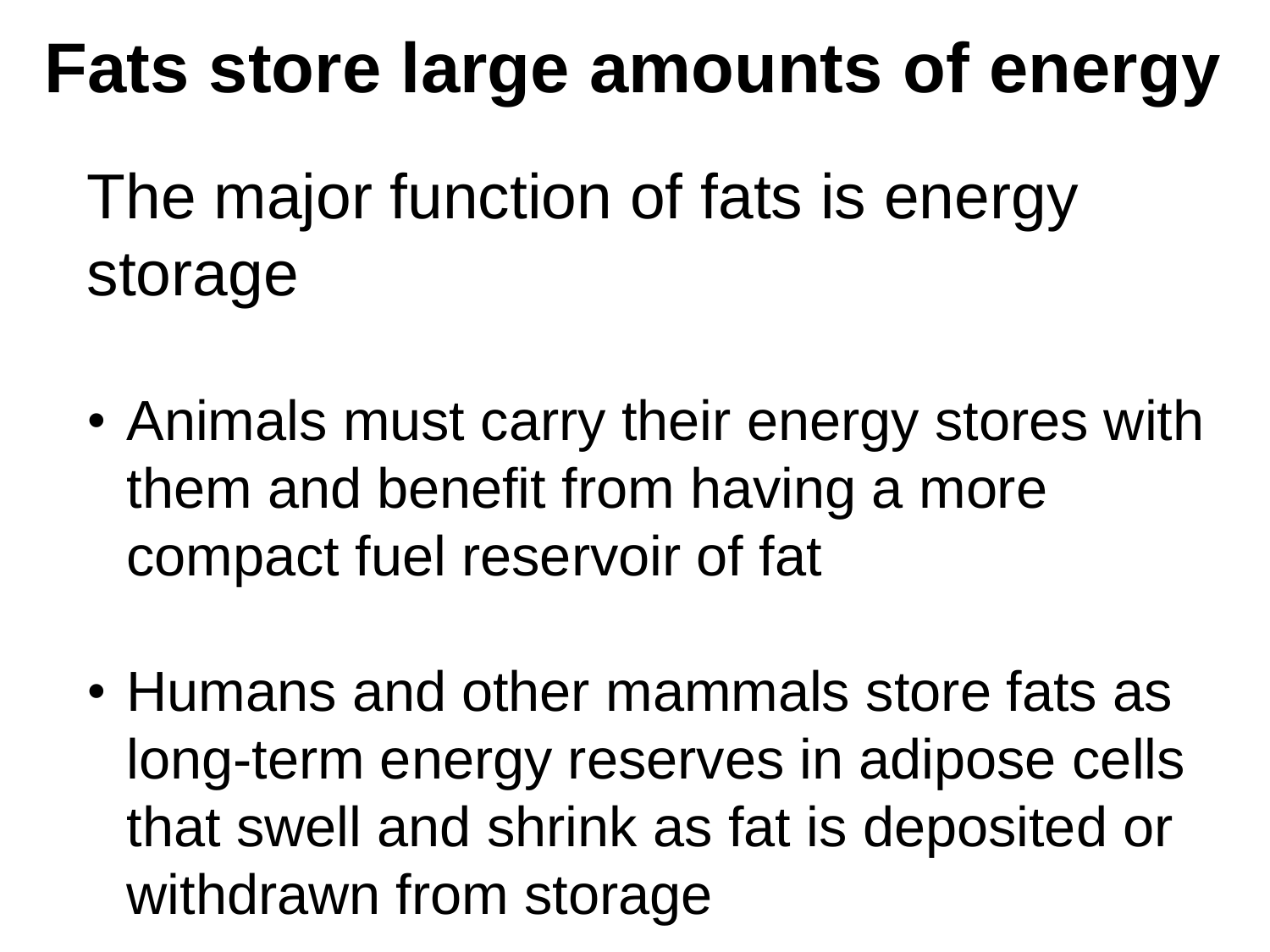# **Adipose tissue also functions to cushion vital organs, such as the kidneys**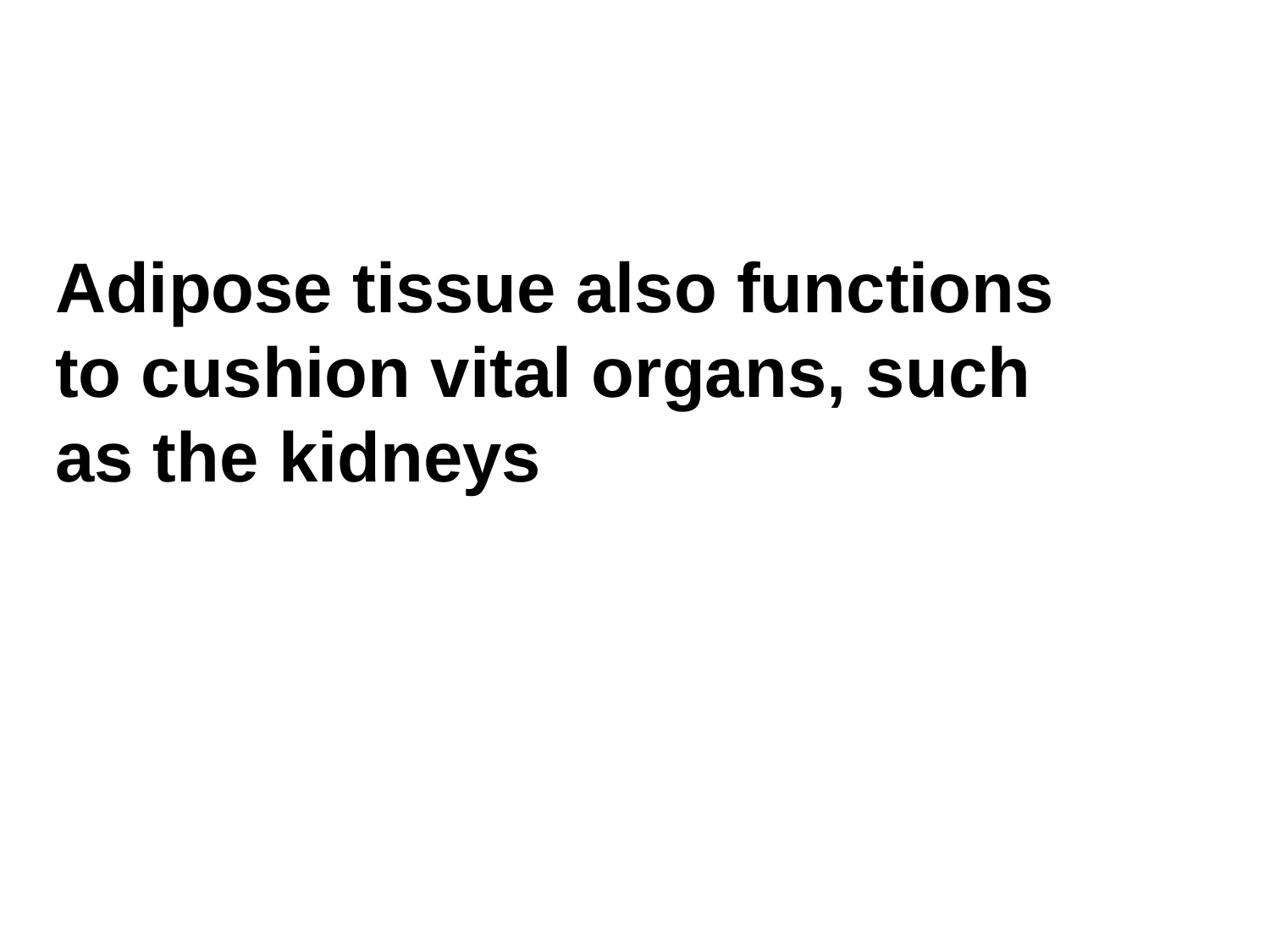#### **A layer of fat can also function as insulation**

This subcutaneous layer is especially thick in whales, seals, and most other marine mammals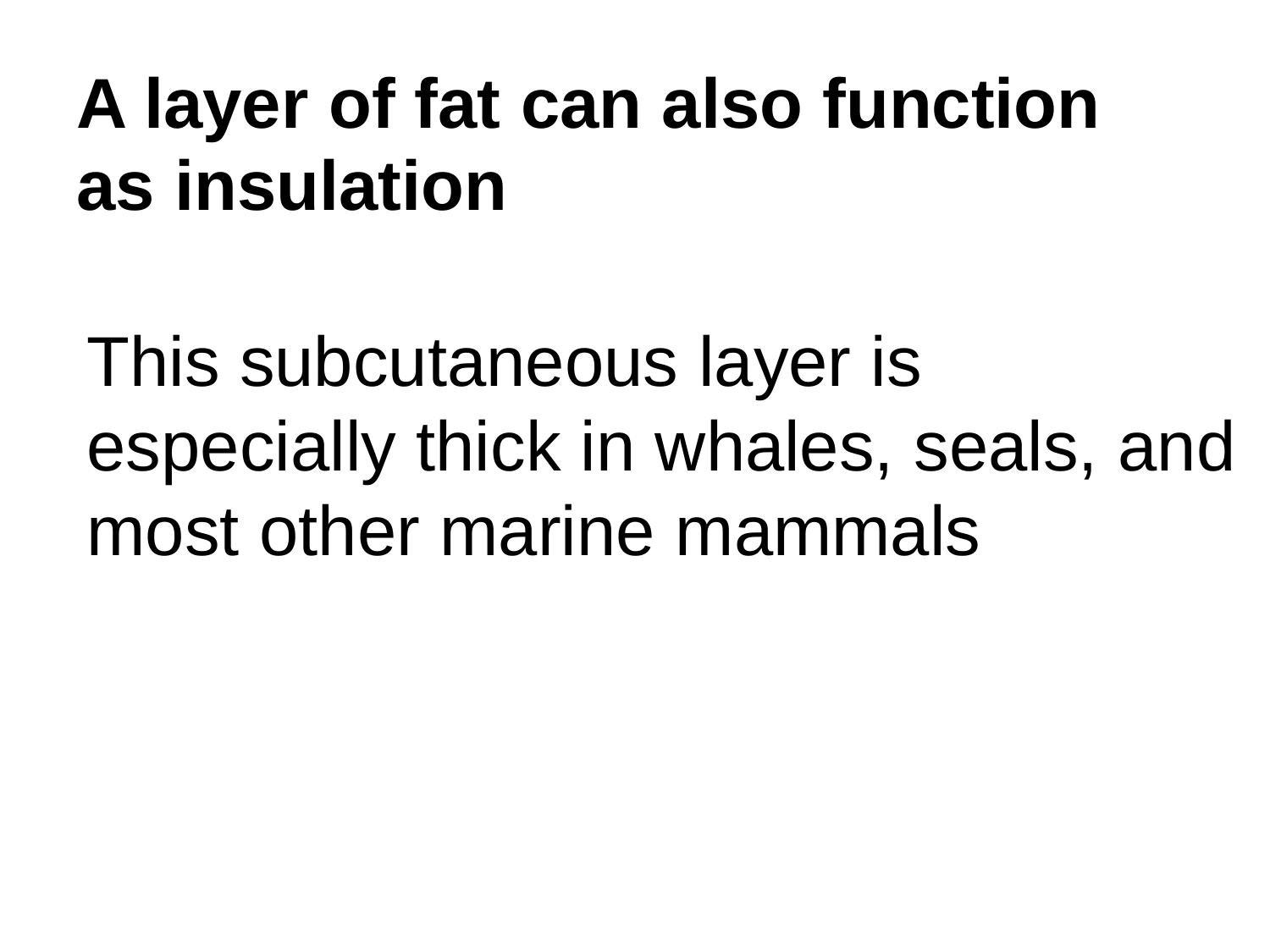**Phospholipids are major components of cell membranes**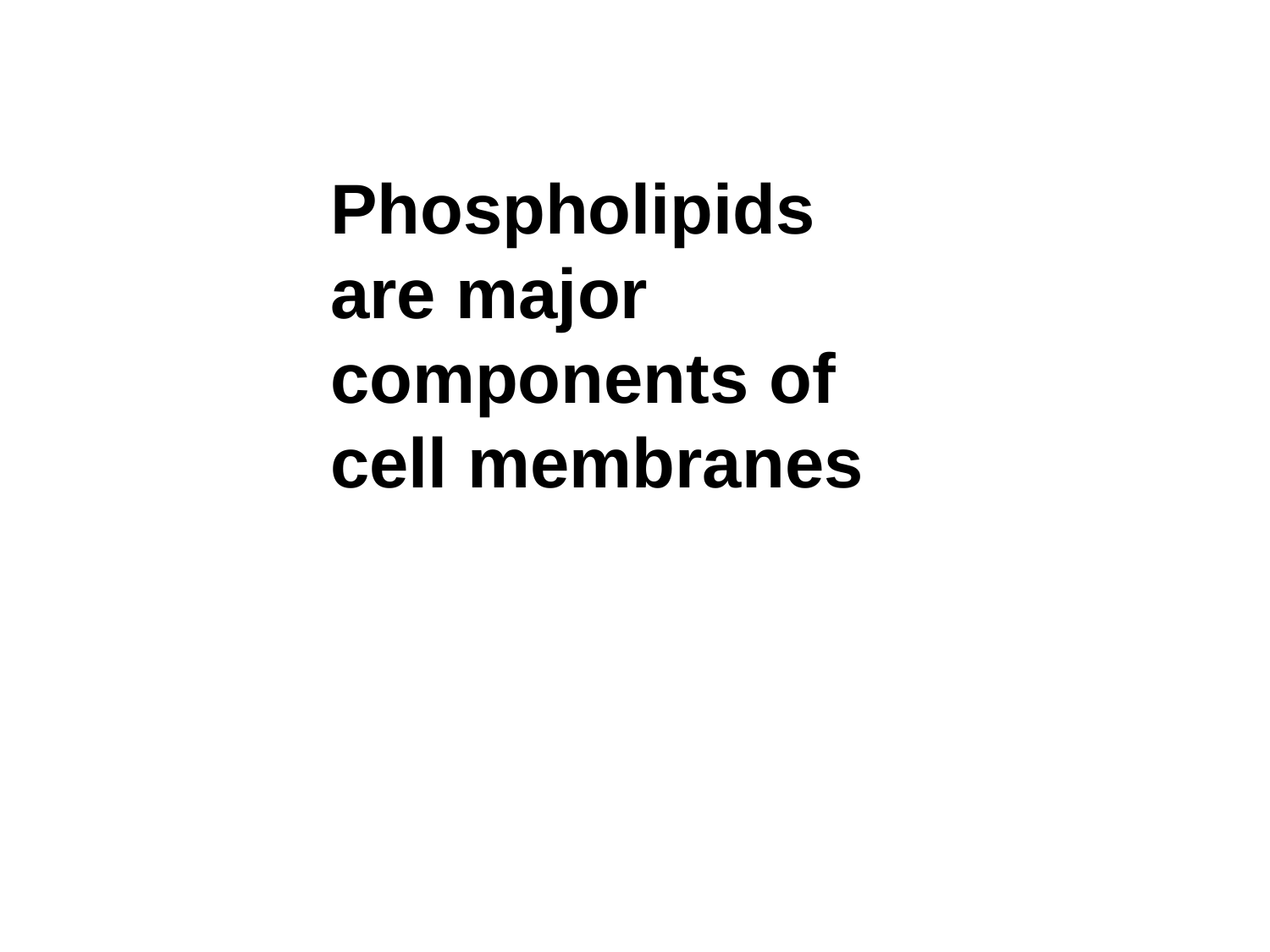#### **Steroids include cholesterol and certain hormones**